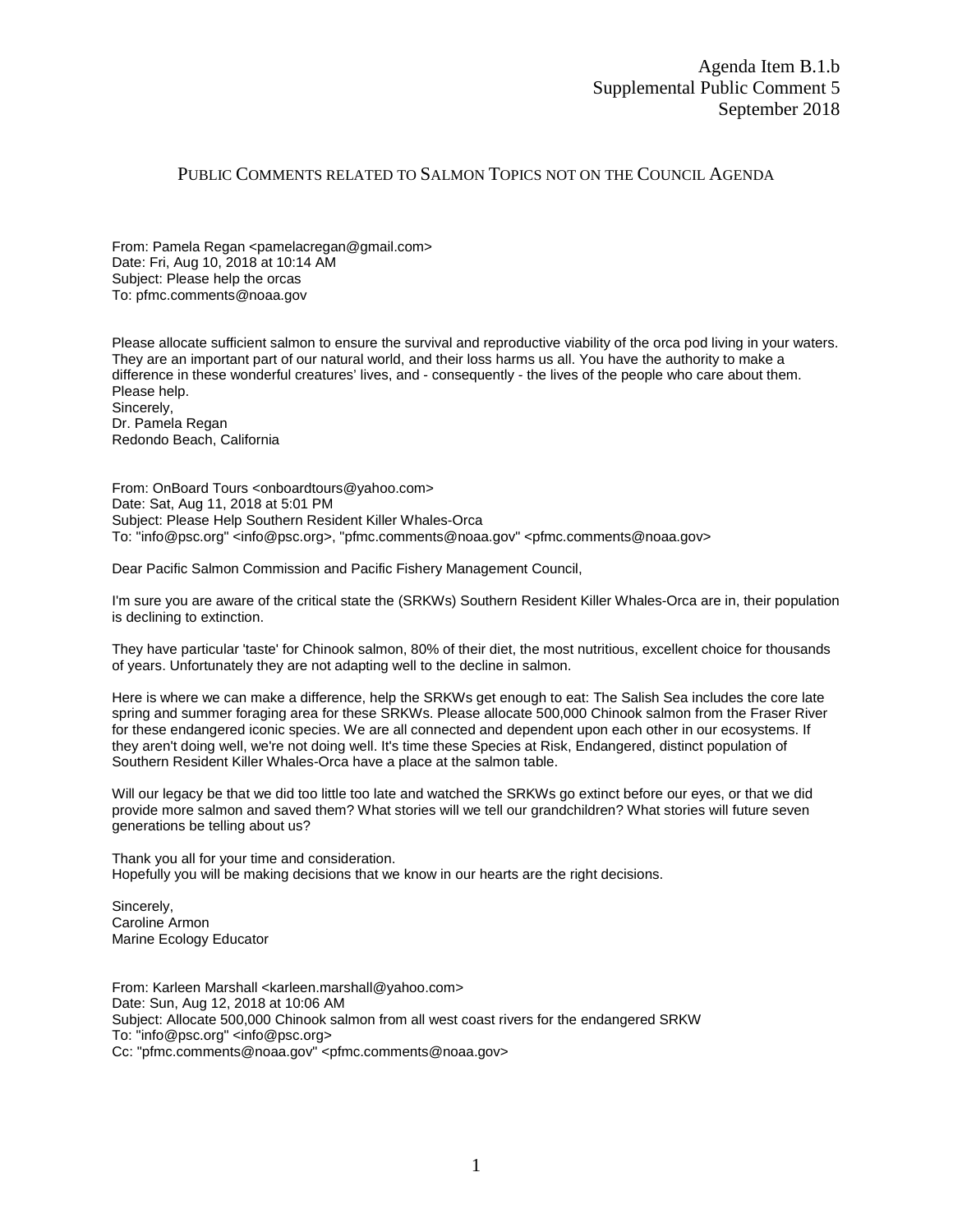Please help these whales! Please allocate 500,00o Chinook salmon for all west coast rivers for the endangered SRKW. Please don't ignore the plea of whale J35 go unnoticed. Her pain has touched the nation and touched me as well. She is screaming to you to save her species. Please do anything you can to help her. It is a human made problem that caused her pain and suffering and it only right for humans to do all we can to fox the damage we have caused!

Thank you! Karleen Marshall

From: Caroline Bowers <caroline.bowers@yahoo.com> Date: Mon, Aug 13, 2018 at 3:47 PM Subject: Orcas need food To: info@psc.org Cc: pfmc.comments@noaa.gov

Dear Pacific Salmon Commission & Pacific Fishery Management Council,

Please allocate 500,000 Chinook salmon from all west coast rivers for the endangered SRKWs.

Thank you. Caroline Bowers

From: Margaret Kelly Rambo <mkrgarden@gmail.com> Date: Fri, Aug 10, 2018 at 6:00 PM Subject: Help save the Southern Resident Orca Population To: pfmc.comments@noaa.gov

Help the whales get enough to eat!

The Salish Sea includes the core summer foraging area for the Southern Resident Orcas. I urge you to allocate 500,000 Chinook salmon from all west coast rivers for the endangered Orcas, and for J35. Based on estimates of food requirements the average whale may consume about 18-25 adult salmon daily just to maintain their energy requirements. Using the low end of the spectrum, that means that about 1,500 salmon are required each day to sustain our Orca population. That means we need at least 500,000 salmon a year if we want the population to grow.

Southern Resident orcas are starving chronically and sporadically, leading to stillbirths and early deaths, compounded by toxic pollutants in their bodies. Southern Residents depend mainly on Chinook salmon and those salmon are at historic lows and still dropping.

• While every restoration effort, dam removal, and harvest restriction helps, by far the largest possible increase in salmon would result from breaching the 4 lower Snake River dams.

• The Army Corps of Engineers has the authority and the funding at this time to begin breaching the 4 lower Snake River dams under their 2002 EIS, as Option #4. Career officials in DC understand the cost savings from removing the dams and would support that.

• The Army Corps in DC won't order the Walla Walla District to begin breaching without hearing from the Washington delegation, namely Gov. Inslee and senior Senator Murray.

• Gov. Inslee and Sen. Murray won't provide that support without widespread support and public awareness that breaching is needed to avoid the extinction of multiple salmon populations and Southern Resident orcas. It is within their power to provide the political backing to authorize the Army Corps to commence breaching in the coming year. • To provide the greatest increase in Chinook and other salmon for the starving Southern Resident orcas, it would be most effective to direct our sense of urgency and our educational efforts toward informing the public that dam breaching could begin in 2018 with the support of the people of Washington, expressed by Gov. Inslee and Sen. Murray.

By all of our efforts I hope we can keep these magnificent animals from extinction.

Thank you for your attention, Margaret Kelly Rambo, Seattle WA